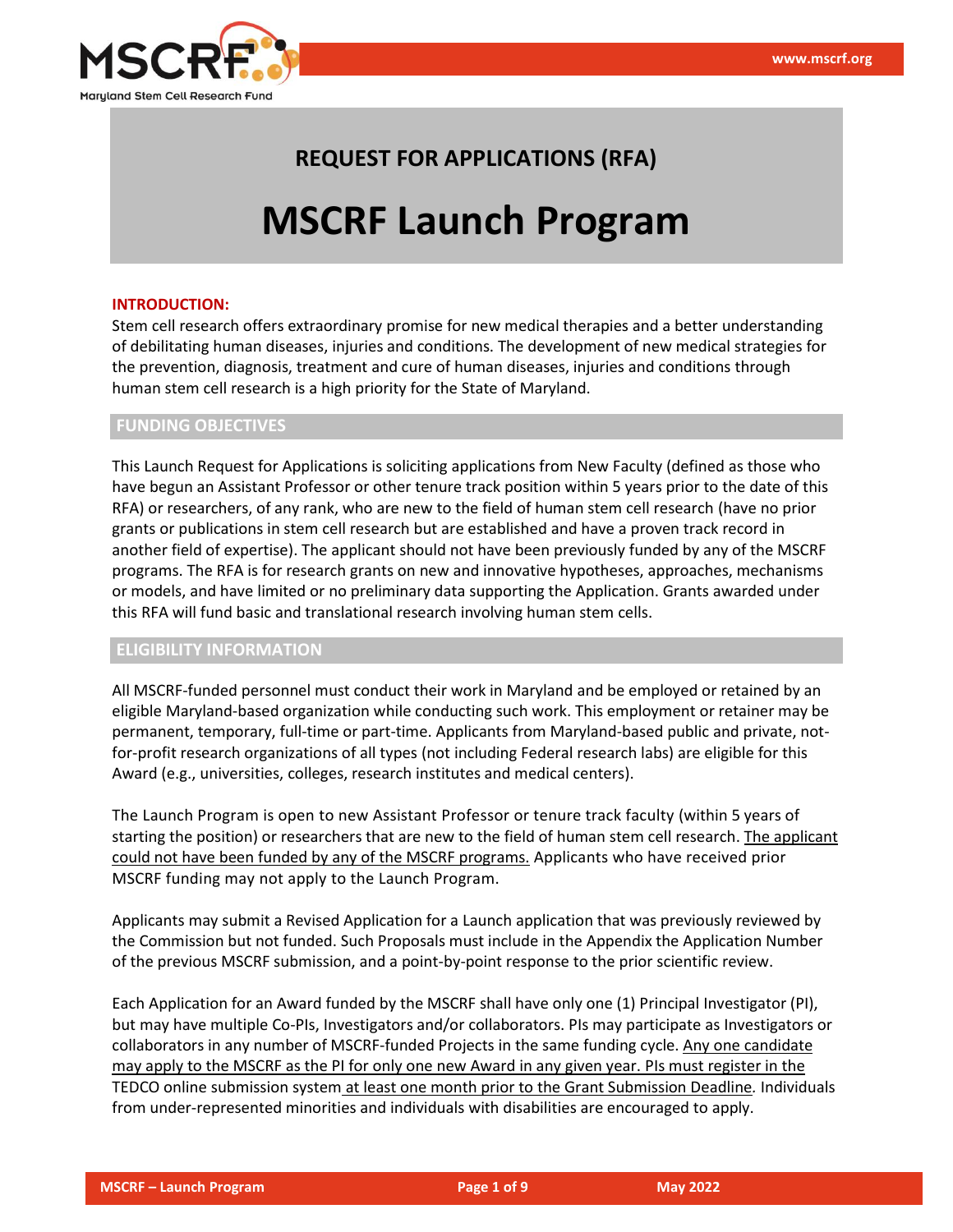#### **ELIGIBLE RESEARCH AND CELL TYPES:**

All research funded by the MSCRF **must** involve human stem cells. Animal cells may be used to supplement studies with human stem cells. Basic and translational research Projects are all eligible for funding. All types of human stem cells, as defined in the Stem Cell Act: The Stem Cell Act defines eligible human stem cells as follows: human cell that has the ability to: (1) divide indefinitely; (2) give rise to many other types of specialized cells; and (3) give rise to new stem cells with identical potential. The full text of the Stem Cell Act is available on the MSCRF Web site (see www.MSCRF.org).

#### **OTHER ELIGIBILITY CRITERIA**

Awardees will receive MSCRF funds only after providing documentation to TEDCO confirming that the research to be conducted with MSCRF funds has been approved by the relevant Institutional Review Board ("IRB") and/or Institutional Animal Care and Use Committee ("IACUC"). Awardees conducting research that involves human embryonic stem cells ("hESC") must provide documentation of approval by a Stem Cell Research Oversight Committee before MSCRF funds shall be released.

#### **AWARD INFORMATION**

#### **AVAILABLE FUNDS**

The MSCRF is currently budgeted to commit up to \$20.5 million, in aggregate, in FY2023 to fund Grants under all of its RFAs. The number of Grants awarded will depend upon the quality, size and mix of Applications received.

#### **AWARD SIZE, DURATION & TERMS**

Under this RFA, the total costs proposed may not exceed \$350,000 per award for a maximum of 2 years duration. This will INCLUDE indirect costs, not to exceed 15% of direct costs. Max amount per Award is \$350,000.

Because the nature and scope of the proposed research will vary from Application to Application, the size and duration of Awards may also vary. Approved Projects may be funded at or below the requested/proposed amount, for a number or reasons, including potential reductions in State appropriations or funding otherwise available to MSCRF.

MSCRF funds cannot be used to support any Project that is or has been funded in its entirety by another funding source. However, an Applicant may receive complementary funding from another source to cover other work that is related to the same overall Project.

PIs shall assume responsibility for the planning, directing and execution of their proposed Projects. MSCRF-funded Launch Research Grants will be subject to the terms and conditions set forth in detail in the Grant Agreement entered into between an Awardee's affiliate institution and TEDCO.

Under this RFA, MSCRF Grant Award funds may be used for the following direct costs, commensurate with the time dedicated solely to the proposed research:

- $\mathbb{C}_{\bullet}$ Salary and fringe benefits for the PI and essential personnel
- $\sum_{i=1}^n$ Equipment
- $\odot$ **Supplies**
- $\mathbb{C}_{\bullet}$ Consultant costs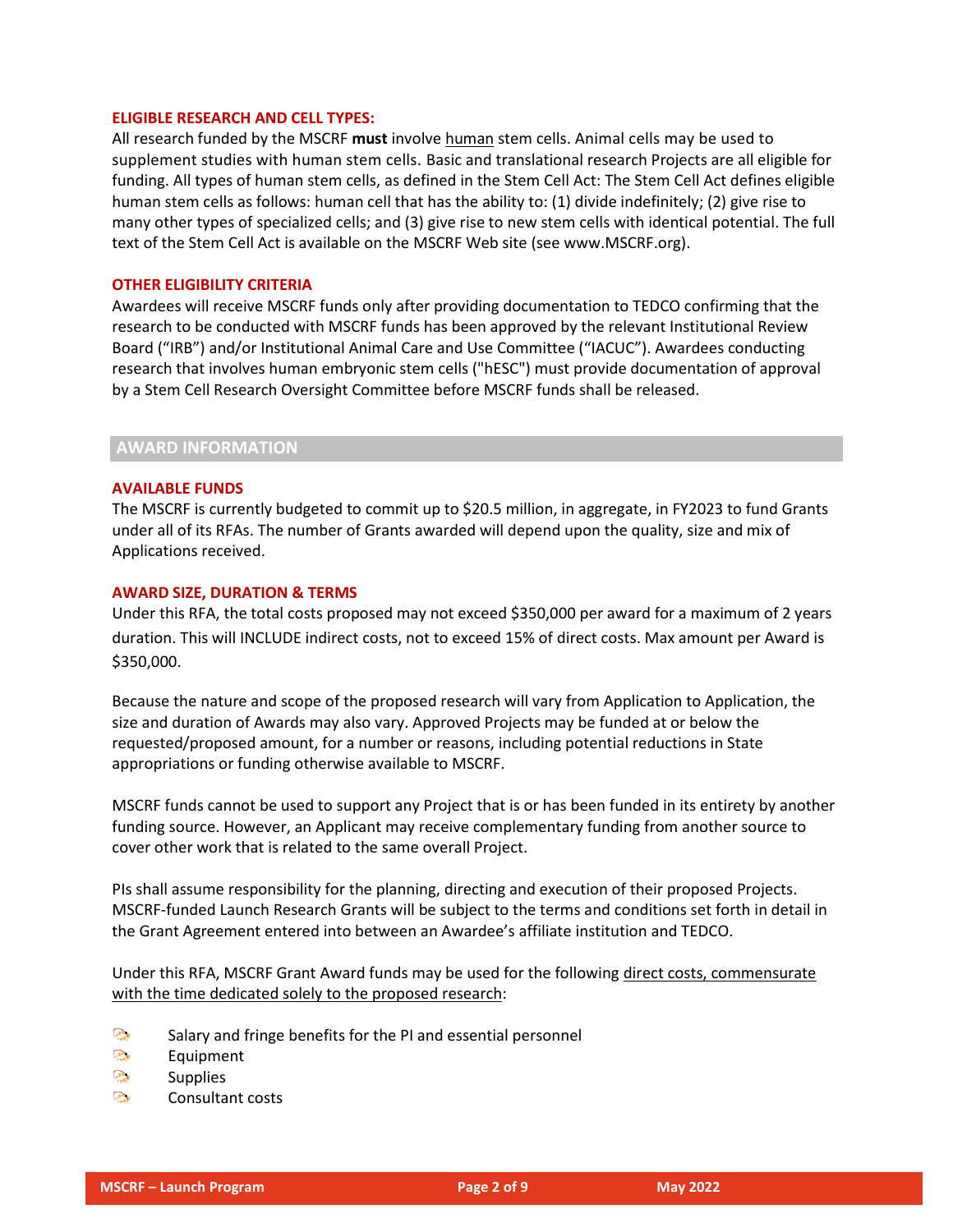- $\odot$ Contract services
- **Contract Contract** Collaboration expenses
- $\odot$ Travel and conference expenses
- $\odot$ Publications and miscellaneous costs

MSCRF funds may not be used to cover personnel costs of Investigators who are located and conduct the work outside the State of Maryland, regardless of whether such out-of-State Investigators are employed or retained by a Maryland-based or non-Maryland based organization. Applicants are permitted to include out-of-State Investigators and/or collaborators under the Launch Research Grant if they demonstrate that no MSCRF funds will be used to support work or personnel costs for the out-of-State Investigators.

Purchase of equipment and supplies, publication costs, conference expenses, contract manufacturing and services and other non-personnel costs may be incurred outside the State of Maryland, in accordance with customary practices of researchers.

Certain pre-Award costs are allowable. Applicants may, at their own risk, and without the Commission's prior approval, incur obligations and expenditures to cover costs up to ninety (90) days before the beginning date of the initial budget period of the Launch Research Grant, if such costs are necessary to conduct the Project and would be allowable under the Grant, if awarded.

The incurring of pre-Award costs in anticipation of Award of a Launch Research Grant imposes no obligation on the Commission either to make the Award, or to increase the amount of the approved budget if an Award is made for less than the amount anticipated. Awardees should be aware that pre-Award costs result in borrowing against future support, and that such borrowing must not impair Awardees' ability to accomplish their Project objectives in the approved time frame or in any way adversely affect the conduct of their Projects.

Once a Grant has been awarded, up to ten (10) percent of funds can be reallocated between budget categories without prior MSCRF approval (e.g., from salaries to supplies). However, reallocations in excess of ten (10) percent must be approved in advance by MSCRF.

### **INTELLECTUAL PROPERTY**

Invention disclosures and intellectual property developed under the Launch Research Grant funded by the MSCRF will be owned by, and the responsibility of, the recipient PI, in accordance with standard U.S. intellectual property law on inventorship and ownership and the Awardee's affiliate institutional guidelines.

Award recipients shall determine whether to apply for patents or other intellectual property protections on discoveries or inventions developed with MSCRF funding under the Grant. In the event that an Applicant decides to apply for such intellectual property protections, the Applicant shall be responsible for all fees and expenses involved.

## **SHARING RESEARCH RESULTS AND NEW CELL LINES**

Awardees are required to share, with qualified researchers, their research results, any cell lines and other materials developed with MSCRF funding. Cell lines therefore must be derived from the tissues of individuals who provided consent to such sharing. Awardees may require that the recipient researcher(s) pay reasonable compensation for such new cell lines or materials. Awardees may include in the Grant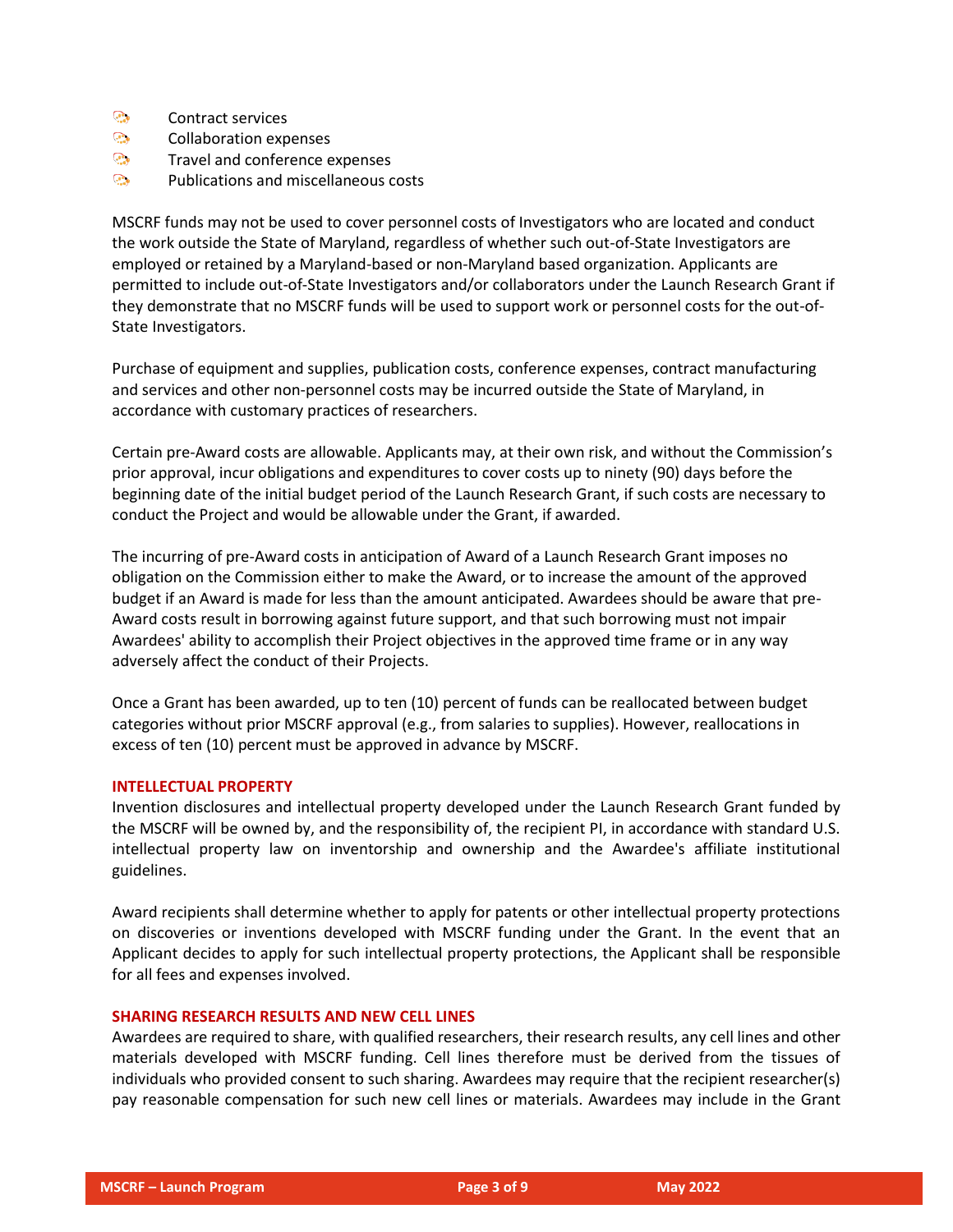Budget, and use MSCRF funds to pay for, reasonable expenses associated with sharing arrangements. Awardees shall determine whether and to what extent to cover such sharing of new cell lines and materials with intellectual property and contractual protections (i.e., Confidentiality Agreements, Material Transfer Agreements, Data-Sharing Agreements, License Agreements, Supply Agreements, etc.).

## **PUBLISHING**

Applicants must commit to make the results of their MSCRF-funded research readily available to others, through publications (preferably), public presentations or other accessible means.

## **APPLICATION AND SUBMISSION INFORMATION**

## **CONTENT & FORMAT OF APPLICATION**

All Sections of the Application must be submitted through th[e TEDCO online submission system](https://jlweb.co/prod1/portal/portal.jsp?c=2222979&p=5503280&g=5597611) .The document must be formatted using point size 12 Arial font, with margins no smaller than one-half (0.5) inch on all sides. Uploaded file must be limited to 80 megabytes (MB).

The Application must include the following Sections:

## **A. Project Summary -** *Limited to one (1) page*

Project Summary describing the proposed research and its potential contribution toward the goals of the MSCRF and this RFA, as set forth in this document.

## **B. Research Plan** *- Limited to six (6) pages, including all tables, figures and charts*

A description of the Research Strategy and Design, Data in support of the Proposal, Significance, Specific Aims, Rationale, Approach and Innovation**.**

## **C. Key Project Personnel** - *(A table format, not included in the page count)*

A list of the names, affiliate organizations, and roles of all key personnel, defined as the PI and individuals in addition to the PI, who contribute to the scientific development or execution of the Project in a substantive way, and devote measurable effort (in person months) to the Project, whether or not salaries are requested. Typically, these individuals have doctoral or other professional degrees, although individuals at the masters or baccalaureate level should be included if their involvement meets the definition of key personnel. "Effort of zero person months" and "as needed" are not acceptable levels of involvement for key personnel.

### **D. Budget and Budget Justification** *- (A table format, not included in the page count)*

A detailed yearly budget and budget justification, including salaries that are within the current NIH salary range and commensurate with the time allotted to the proposed research. This budget will be used if the Application is funded. Make certain that it is complete and accurate. Applicants should request only the funds needed to complete the proposed Project. Requests for less than the maximum allowable amount will not be considered as a weakness.

## **E. Resources and Environment -** *Limited to one full page not included in the page count*

A description of the facilities in which the work will be conducted and how the scientific environment will contribute to the probability of success, especially such things as independent space, department support and institutional support, collaborative arrangements involving on-site resources.

## **F. Translational Potential and/or Plan -** *Limited to one half page not included in the page count*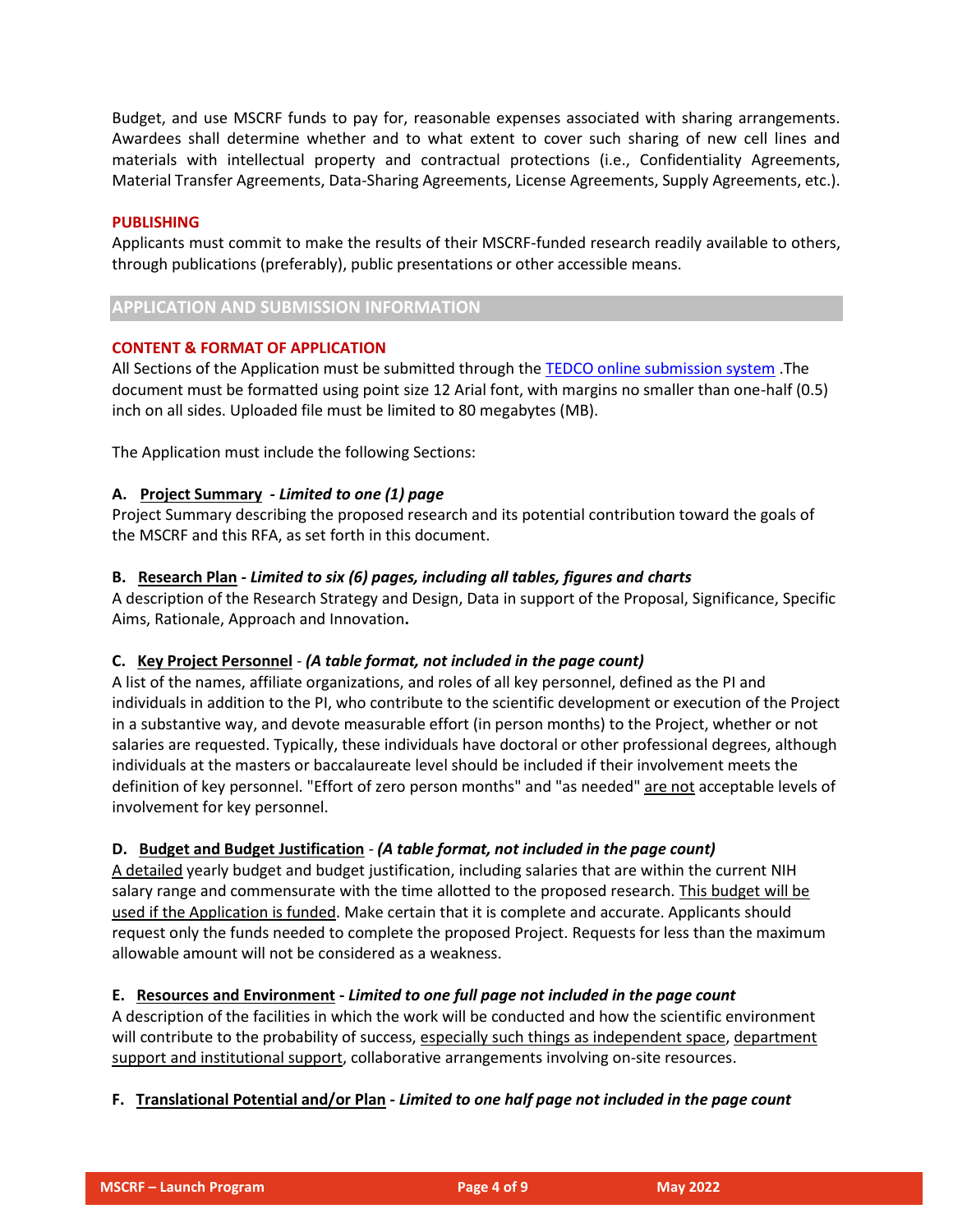An explanation of (i) the relationship between the proposed research and the etiology, prevention, diagnosis or treatment of human diseases or conditions;(ii) how clinical practice and treatment of human diseases or conditions will be advanced by the proposed research; (iii) how the proposed research may contribute to new medical therapies or test new therapies in human patients; and/or (iv) how the proposed research will translate prior research results into new medical therapies or test new therapies in human patients, and the projected time line for accomplishing such clinical application(s).

## **G. Bioethics -** *Limited to one half page not included in the page count*

A description of the ethical issues relevant to the proposed research and how these issues will be addressed, including, but not limited to, a discussion of the ethical issues related to the cell type(s) and cell line(s) to be used; animal welfare (i.e., IACUC); IRB review and related concerns regarding human subjects, if applicable; and Stem Cell Research Oversight Committee review (required of all Projects that involve human embryonic stem cells). If new cell line(s) will be created, the Application must explain how the biological materials used to create them will be obtained and how subjects will be consented. Applicants should refer to existing human stem cell research ethics guidelines and the Maryland Stem Cell Research Act.

## **H. Appendix -** *Limited to 25 supplemental pages (Upload in the same file as the application)*

## **The Appendix shall include (in this order):**

## **(1) Literature in Support of the Application**

A list of scientific Literature in support of the Proposal, including Author, Title, Journal, Volume, Publication Date, and Page Numbers.

## **(2) Biosketches -** *Limited to four (4) pages each in any format including publications*

The Biosketches, and up to five (5) relevant Publications, for key personnel, collaborators and pertinent others. Include online publicly accessible links. Manuscripts in preparation, manuscripts submitted but not yet accepted and those currently in revision cannot be included.

## **(3) Response to Reviewer Comments, if Applicable -** *Limited to three (3) pages (not counted in the Appendix page limits)*

**For Applicants Resubmitting an Application that was previously reviewed under any MSCRF funding mechanism, but not funded:** An Introduction to the revised Application, including the Application Number of the previous MSCRF submission, and a point-by-point response to the prior scientific review.

## **(4) Letter(s) of Collaboration, if Applicable -** *Limited to five (5) one-page per collaborator (not counted in the Appendix page limits)*

**For Applications that involve Collaboration(s):** A Letter of collaboration from each collaborator (i) agreeing to the proposed collaborative research; (ii) briefly outlining the nature of the collaboration; and (iii) agreeing that, if MSCRF funding is awarded, they shall share research results with each other and comply with the progress reporting duties under the MSCRF Grant Agreement, conditioned upon TEDCO's duty to maintain the confidentiality of the reported information to the extent reasonably permitted by Title 10, Subtitle 6 of the State Government Article of the Annotated Code of Maryland. Such letters must be co-signed by the collaborators and responsible officials at the collaborator's affiliate institutions.

## **(5) Collaborative Plan, if Applicable -** *Limited to two (2) pages (not counted in the Appendix page limits)*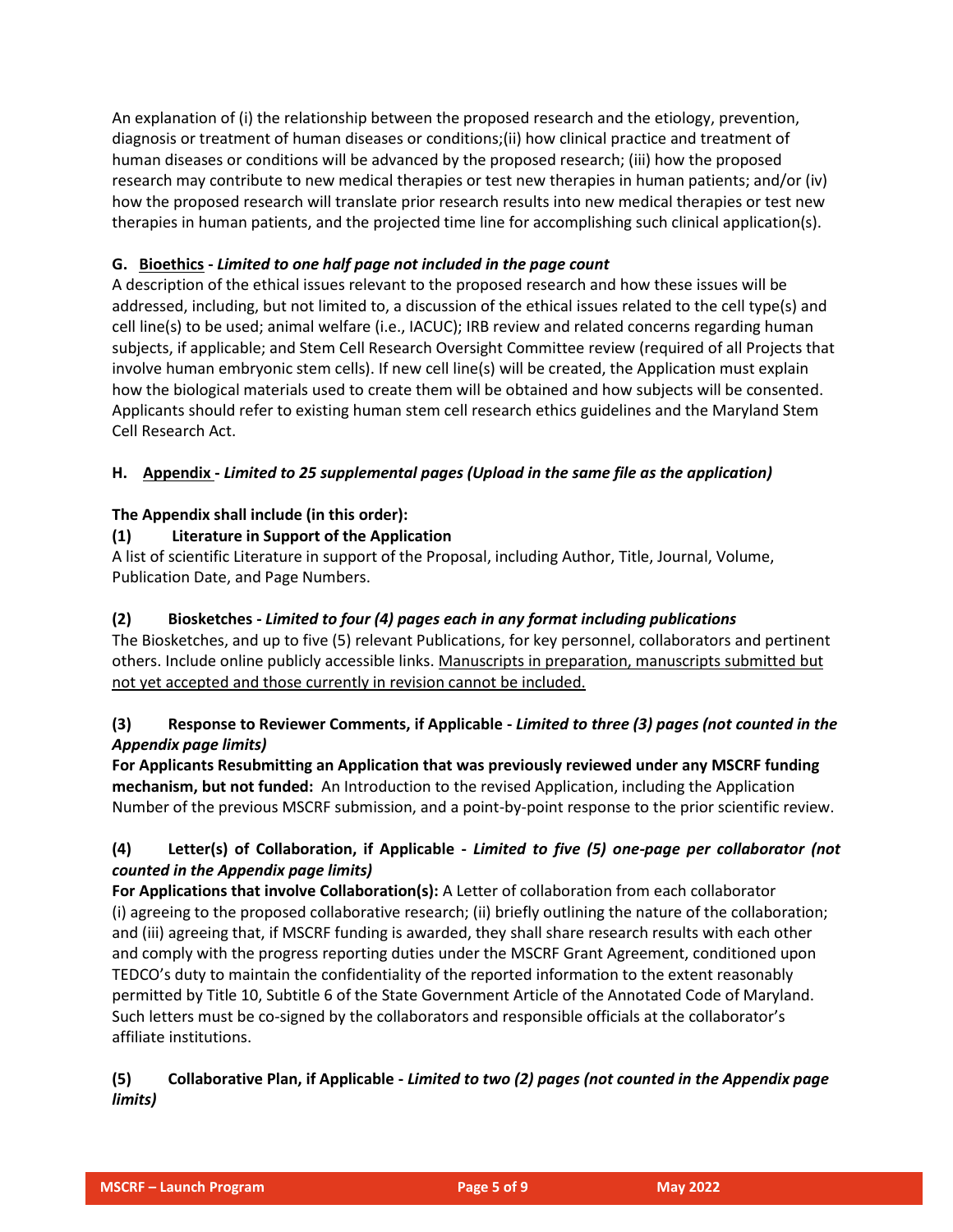**For Applications that involve Collaboration(s)**: A detailed description of the nature and terms of the collaboration, and a management plan explaining such issues as how the Applicant and collaborator(s) will communicate and handle confidential information, use milestones to determine resource reallocation and Project re-direction, share data and resources, prepare required reports and handle geographic separation, if applicable.

## **(6) Other Current Support**

The Project Number(s), Title(s) and Funding Source(s) of all currently supported research, and a short paragraph summarizing each Project.

The Appendix may not be used to circumvent the length limitations of the Application. Applications that are incomplete, do not meet the format and/or content requirements, exceed specified length limits, are non-responsive to this RFA or are from ineligible Applicants will not be reviewed.

### **SOURCE FOR APPLICATION INFORMATION**

Application information will be available electronically on the MSCRF Web site (see [www.mscrf.org\)](http://www.mscrf.org/).

#### **SUBMISSION DEADLINES & REVIEW DATES**

**Application Submission Deadline**: July 14, 2022, by 5:00 p.m. **Peer Review Date(s):** August 2022 **Commission Review Date(s):** September 2022 **Earliest Anticipated Start Date:** October 2022

#### **METHODS OF SUBMISSION**

#### **Grant Application**

Principal Investigators must register in the TEDCO online submission system at least one month before the Application Submission Deadline. Grant Applications must be submitted through the [TEDCO online](https://jlweb.co/prod1/portal/portal.jsp?c=2222979&p=5503280&g=5597611)  [submission system](https://jlweb.co/prod1/portal/portal.jsp?c=2222979&p=5503280&g=5597611) by July 14, 2022, no later than 5:00 p.m.

## **REVIEW INFORMATION**

#### **AWARD DECISION CRITERIA**

The Scientific Peer Review Committee will review all Applications and rank them based on scientific merit. Similar to the NIH scoring system of 1-9 will be used to rate the overall impact/priority of the proposed research. In this system, "1" indicates the highest impact/priority and "9" indicates the lowest impact/priority. The Commission will then review the ranked Applications and make final funding decisions.

## **To receive a high scientific priority score, an Application must be judged strong in all of the following categories:**

**Meeting the Overall Objectives of The MSCRF Program:** Do the proposed studies broaden and advance the knowledge of human stem cell biology? Are they relevant to the development of commercial and or clinical application(s) to prevent, diagnose and treat human diseases and conditions? Will these studies enable, support and expedite such commercial and or clinical applications?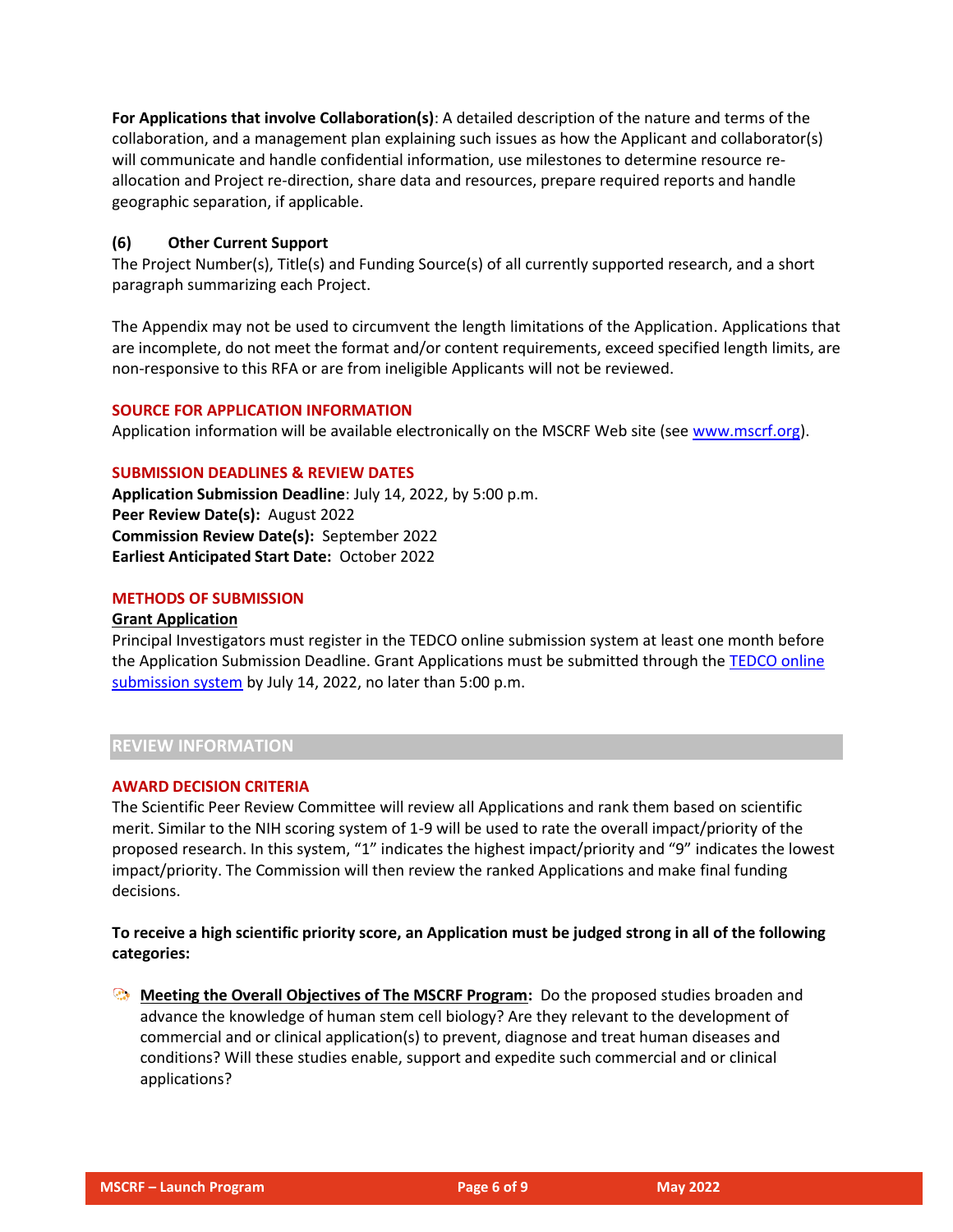- **Relevance to Regenerative Medicine:** Does the proposed research use adult, embryonic, iPS or other human stem cell lines? Does the PI justify the use of human stem cells in the proposed research as necessary or advantageous as compared to other approaches? Does the Project address problems in regenerative medicine, as defined by the Commission?
- **B** Likelihood of Success: Are there limitations of the proposed studies that will make it difficult to apply findings or strategies in the clinic? Are there completed or on-going clinical trials that will impede/accelerate the proposed research?
- **Translation Potential and Plan**: Does the Application include strong interactions between basic, translational and/or clinical components? Is there a clear plan for translating research results to the clinic? Will the Project lead to new medical therapies or test new therapies in patients? Will the research help explain the course of any human disease(s) or condition(s)? Will it identify new biomarkers or other methods for preventing or diagnosing disease(s) or condition(s)? Will it identify new targets for treatment? Will it develop new treatment strategies, products or tools?
- **Collaboration(s):** Does the proposed research involve collaboration(s) among scientists and/or clinicians from for-profit and not-for-profit institutions, companies and organizations? If so, is there a demonstrated commitment from each institution? Is there a management plan that addresses how the Applicant and collaborator(s) will communicate, handle confidential information, use milestones to determine resource re-allocation and Project re-direction, share data and resources, prepare required reports and handle geographic separation, if applicable?
- **Scientific Merit:** Is the Project likely to have major scientific impact and make a substantial contribution toward accomplishing the goals of the MSCRF program?
- **Research Significance:** Does this Project address an important scientific problem, relevant to human stem cells? What is the relationship between the proposed research and the etiology, prevention, diagnosis or treatment of human diseases or conditions? If the aims of the Application are achieved, how will scientific knowledge or clinical practice and treatment of human diseases or conditions be advanced? What effect will these studies have on the concepts, methods, technologies, treatments, services and/or preventative interventions that drive stem cell biology?
- **Innovation:** Is the Project original and innovative? Does it challenge existing paradigms or clinical practice or address a novel hypothesis or critical barrier to progress in the field? Does it develop or employ new concepts, approaches, methodologies, tools or technologies in the field? What is the potential impact on the advancement of biotechnology or medical innovation?
- **Approach:** Is there adequate preliminary data to support the rationale of the Research Project? Are the conceptual or clinical framework, design, methods and analyses adequately developed, well integrated, well-reasoned and appropriate to the aims of the Project? Is relevant literature appropriately referenced? Are anticipated results discussed? Does the Applicant acknowledge potential problem areas and consider alternative tactics? Are the experiments as designed likely to significantly impact the field?
- **Investigators:** Are the Investigators appropriately trained and well suited to carry out the Project? Is the proposed Project appropriate to the experience level of the PI and other Investigators? Does the research team bring complementary and integrated expertise to the Project?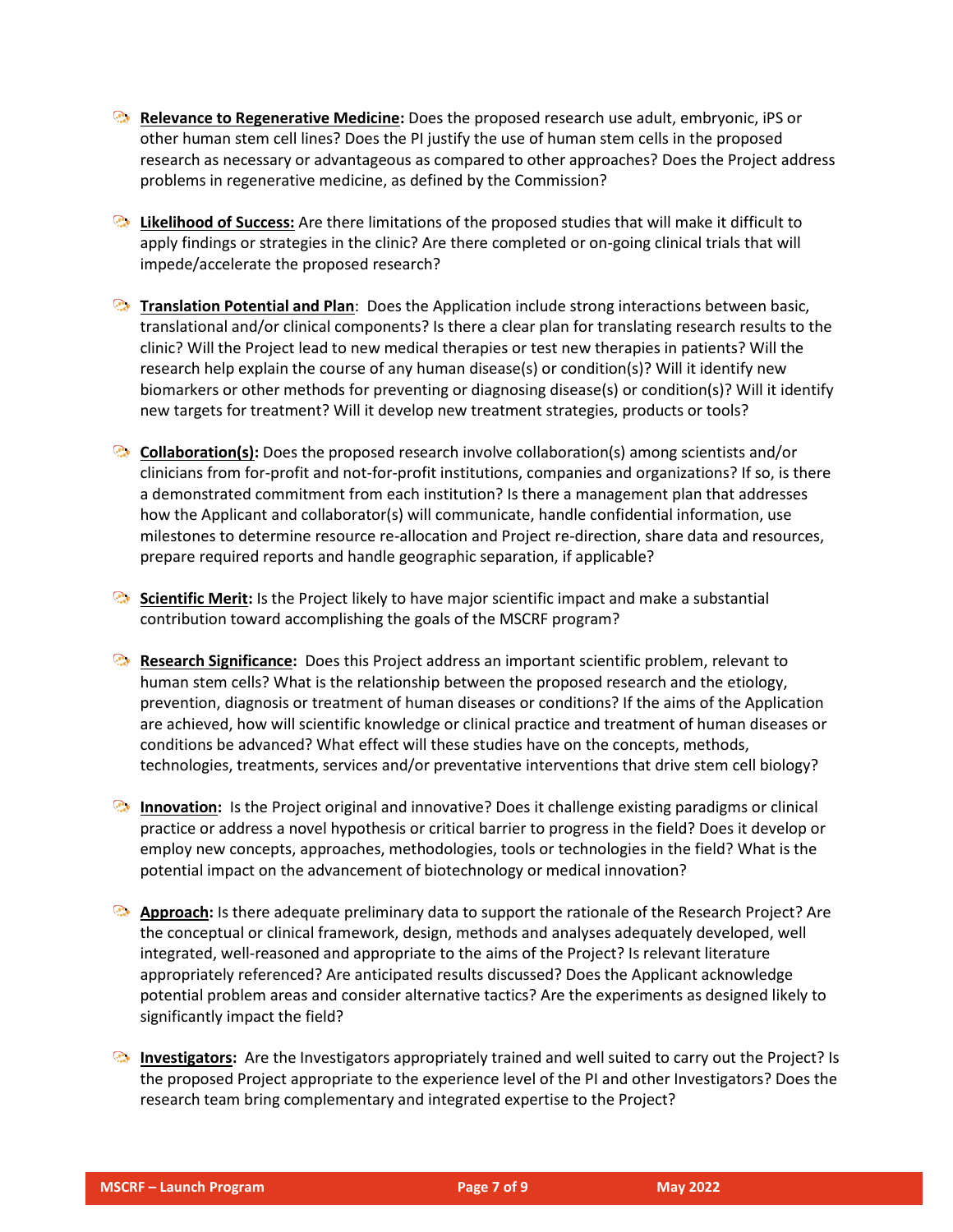- **Budget and Budget Justification:** Is the requested period of support appropriate for the scope of the Project? Is the effort listed for all personnel appropriate for the proposed work? Is each budget category realistic and justified in terms of the aims and methodology? If equipment is requested, is it justified, cost effective and budgeted appropriately?
- **Resources and Environment:** Does the scientific environment in which the work will be conducted contribute to the probability of success? Do the proposed studies benefit from any unique features of the scientific environment or subject population? Do these studies employ useful collaborative arrangements involving on-site resources or personnel? Is the institutional support adequate?
- **Bioethics:** Does the proposed research use adult, embryonic, iPS or other human stem cell lines? If an existing line is to be used, what are the justifications for that line? If new lines are to be created, what measures will be taken to comply with the Stem Cell Act as well as existing stem cell research bioethics guidelines? If human donors are involved, have they been properly consented? If human subjects are involved, what protections will be in place to ensure their rights and welfare? If animal subjects are to be used, what measures are taken to comply with IACUC guidelines?

The Commission reserves the right to pursue collaborative funding arrangements with third parties and, in such an event, the further right to share the application materials and/or the review summaries with those potential co-funders upon the execution of a Confidentiality Agreement restricting their further disclosure.

## **AWARD ADMINISTRATION INFORMATION**

### **NOTIFICATION**

The PI's affiliate organization will be notified electronically when the Application is received. A formal notification, in the form of a Notice of Award ("NOA"), signed by the MSCRF Executive Director, will be sent via email to successful Applicants.

## **POST AWARD REPORTING**

### **A. Annual Progress Reports**

PIs must file Annual Progress Reports describing the research conducted, and the interim and/or final results of that research, at the end of each funding year. Financial reporting relevant to the MSCRFfunded Project shall be specified in the Grant Agreement executed between TEDCO and the Awardee's affiliate institution, company or organization. Progress Reports must be submitted to the MSCRF electronically through the TEDCO on-line submission system, no later than thirty (30) days after the end of the annual period covered in the report.

The MSCRF will review all Annual Reports to evaluate the progress that has been made relative to the plans, timetables and budgets proposed in the respective Applications before funding for the subsequent year is approved.

### **B. Annual Symposium Presentations**

The Commission may conduct an in-State Annual Symposium to report to the scientific community and the public the progress of the MSCRF program. All PIs must present, orally or in poster format, their ongoing or completed MSCRF-funded research at each Annual Symposium, during and immediately following their Grant period.